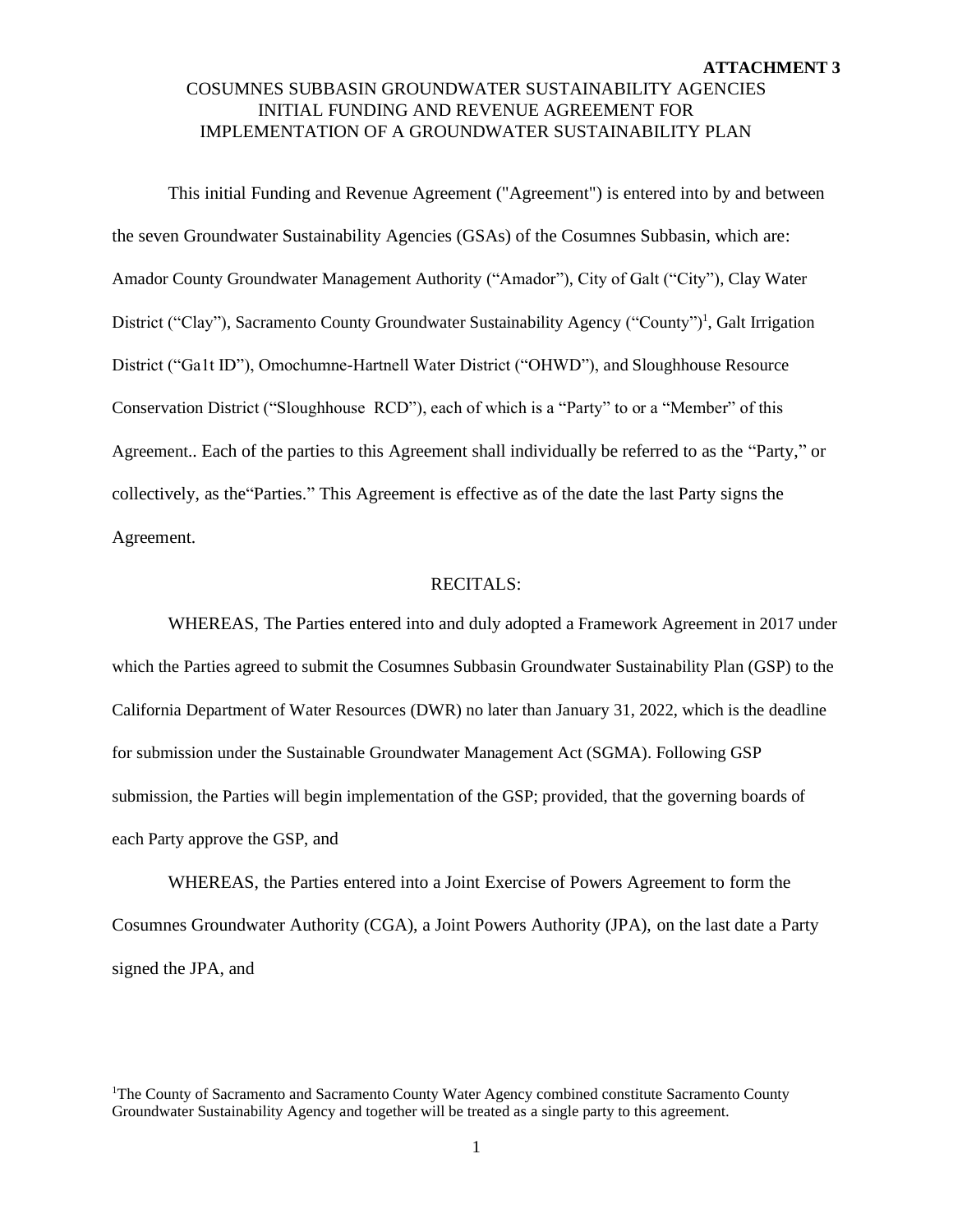WHEREAS, the Parties now desire to enter into this Agreement to address the first year of funding to support the joint exercise of powers agreement ("Joint Powers Agreement") establishing the CGA as a JPA in order to achieve the goals as identified in JPA Recital E, for implementing the GSP in the Cosumnes Subbasin; and

WHEREAS, the Parties have or intend to individually or collectively assess fees on irrigated acres, or contribute an agreed upon amount related to the amount of groundwater pumped in their respective jurisdictional boundaries, to generate estimated revenue in the amount of FOUR HUNDRED FORTY-FOUR THOUSAND, ONE-HUNDRED EIGHTY-FIVE DOLLARS (\$444,185) for the first year of GSP implementation ("First Year GSP Implementation Costs"); February 1, 2022 to June 30, 2022, and

WHEREAS, through the CGA the Parties intend to engage one or more consultants to develop and complete the SGMA First Annual Report and additional activities including, but not limited to, those listed in Exhibit 1 attached hereto, for the first year of GSP implementation pursuant to SGMA; and

WHEREAS, the estimated cost per Party for preparation and submittal of the Annual Report is included in Exhibit 1 (Cosumnes Groundwater Authority Fiscal Year 2021-2022 Estimated Expenses), which also itemizes other estimated costs for the first year of GSP implementation, in the total amount of the First Year GSP Implementation Costs. NOW, THEREFORE, the Parties, on the terms and conditions herein set forth, hereby agree as follows:

#### TERMS:

1. Subject to the direction and prior approval of the Parties through the CGA JPA, the Authority, or designated GSA, shall execute an agreement or agreements with one or more

2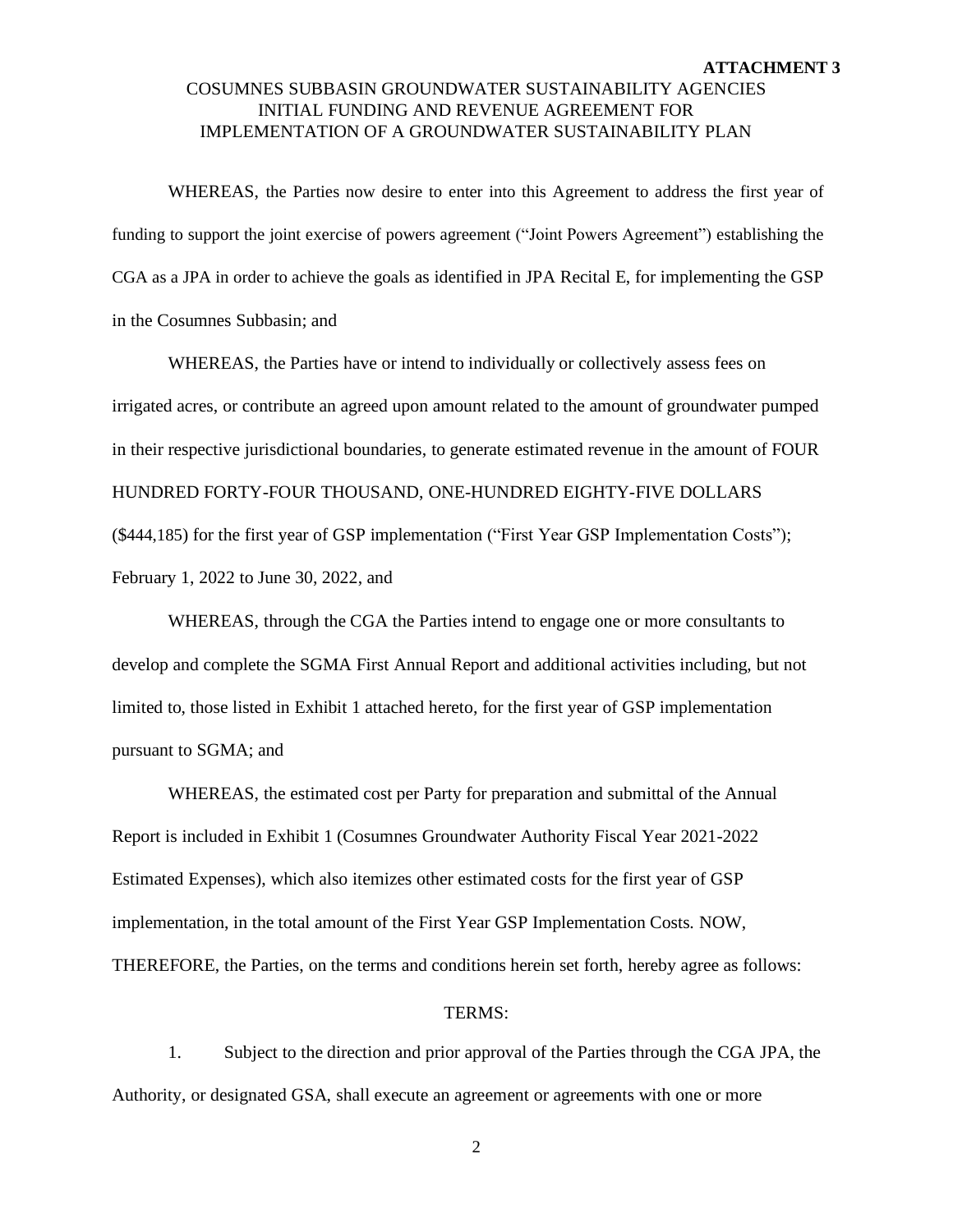Consultants to conduct the activities as listed in, but not limited to, Exhibit 1, pursuant to the terms below.

2. The Parties shall each pay their proportionate share of the estimated First Year GSP Implementation Costs for their GSA, as delineated in Exhibit 2 hereto ("Fiscal Year 2021- 2022 Member Contributions"). The total amount described in Exhibit 2 shall be considered the JPA Budget for Fiscal Year 2021-2022, per Section 5.1 of the JPA Agreement.

3. Should the fees generated by individual GSAs assessments for Fiscal Year 2021- 22 fall short of the anticipated amount, then that GSA's Member Contribution (as reflected in Exhibit 2) and the total budget shall be reduced to match the revenue received, or otherwise identified by JPA.

4. A Party, or other entity, may contribute funding to compensate for any budget shortages .

5. Should the Fiscal Year 2021-2022 Member Contribution funds collected by the JPA Treasurer from the GSA Members be less than anticipated then the overall budget will be reduced to match the revenue received.

6. In the event that any additional entity becomes a Party to the JPA or this Agreement, or contributes money for GSP implementation, JPA Section 4.2(l) shall govern the amount of the new Party's contribution and the proportionate decrease and refund of the other Parties' respective contributions, if any, or specify what JPA activities the new Party's contribution will fund in addition to what has been funded by the existing Fiscal Year 2021-2022 Member Contributions.

3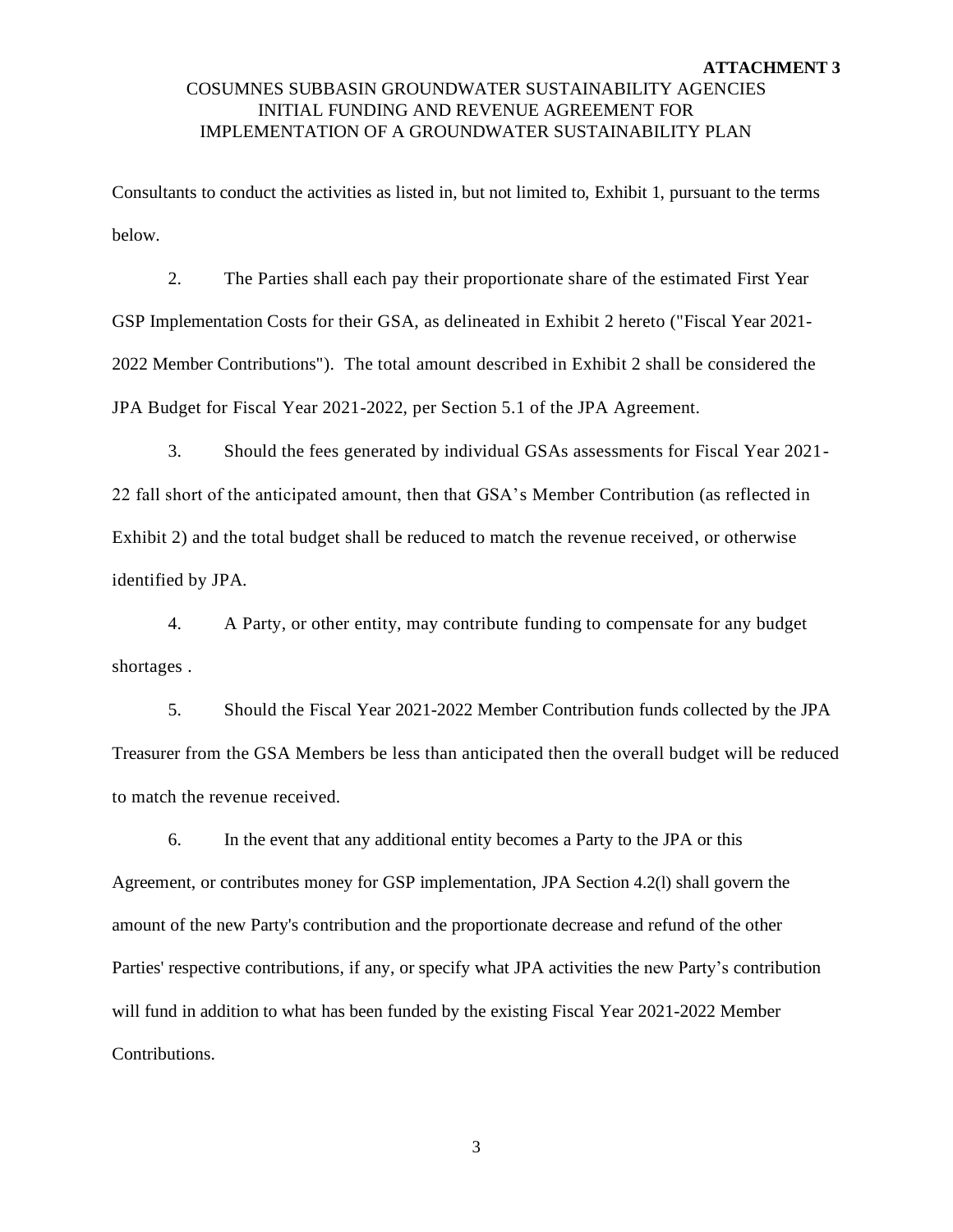7. The JPA's retention of consultants under this Agreement is contingent and expressly dependent on the condition precedent that the CGA JPA receives the full amount of Fiscal Year 2021-2022 Member Contributions from each GSA. If the CGA JPA does not receive the full amount of Fiscal Year 2021-2022 Member Contributions identified in Exhibit 2, the contributing Parties may seek a reduction in the overall budget identified in Exhibit 1.

8. Each Party shall make payment of its Fiscal Year 2021-2022 Member Contribution to the CGA as identified in Exhibit 2 by either: (1) two installment payments totaling the amount of the total Fiscal Year 2021-2022 Member Contribution for such GSA, with the first payment due within 30 days of receiving fees collected from the first distribution of the direct levy on Sacramento County tax rolls and the second payment due within 30 days of receiving fees collected from the second distribution of the direct levy on Sacramento County tax rolls or, (2) full payment of the Fiscal Year 2021-2022 Member Contribution within 30 days of receiving fees collected from the first distribution of the direct levy on Sacramento County tax rolls and .

9. In-kind contributions are appropriate and recognized as satisfactory to meet the cost share requirements of a Party. Any in-kind contributions proposed to be substituted, in whole or in part, for monetary payment of a Party's Fiscal Year 2021-2022 Member Contribution must be part of the fiscal year 2021-2022 approved budget and approved in advance by the CGA Board of Directors.

10. GSP implementation expenses accrued by a Party before the adoption of this Agreement are appropriate and recognized as creditable towards that Party's Fiscal Year 2021-2022 Member Contribution requirement. Any previously accrued expenses, e.g. monitoring costs from 2021, proposed to be credited or substituted for all or part of a Party's 2021-2022 Member

4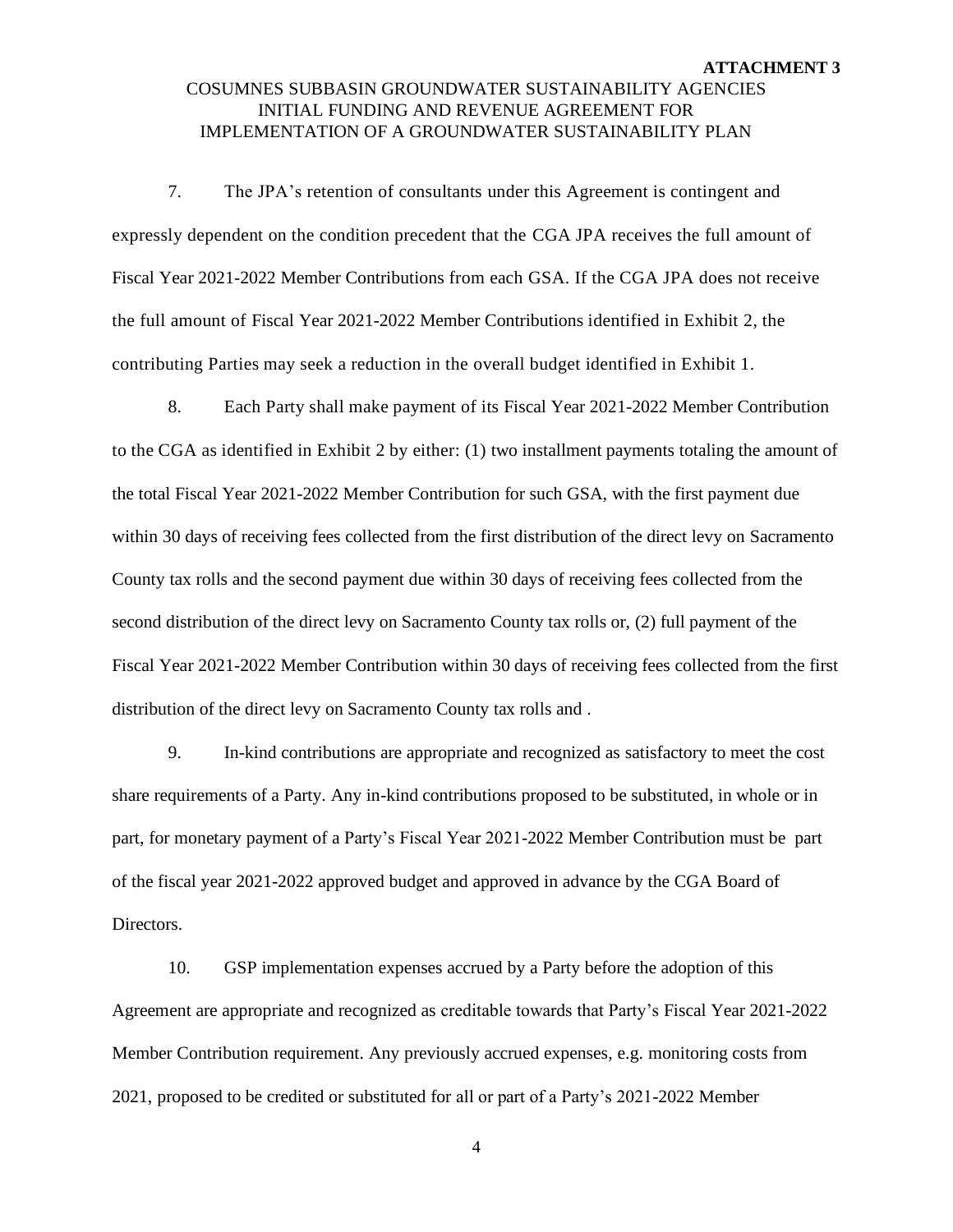Contribution must be part of the fiscal year 2021-2022 approved budget and approved by the CGA Board of Directors.

11. In the event that the actual costs to complete the first year of GSP implementation are less than the TOTAL estimated cost set forth in Exhibit 1, the remaining funds held by the JPA shall be refunded to each GSA based on their proportional share of Fiscal Year 2021-2022 Member Contributions, or placed in reserve, as determined by the CGA Board of Directors.

12. Reserves, defined as any excess funds in fiscal year 21-22, or any funds from costs being less than JPA Member Contributions, may be used to fund an amendment, or successor agreement, to this Agreement, or refunded to GSAs, as determined by the CGA Board of Directors.

13. To the extent there is any conflict between the terms of this Agreement and the JPA the JPA shall control.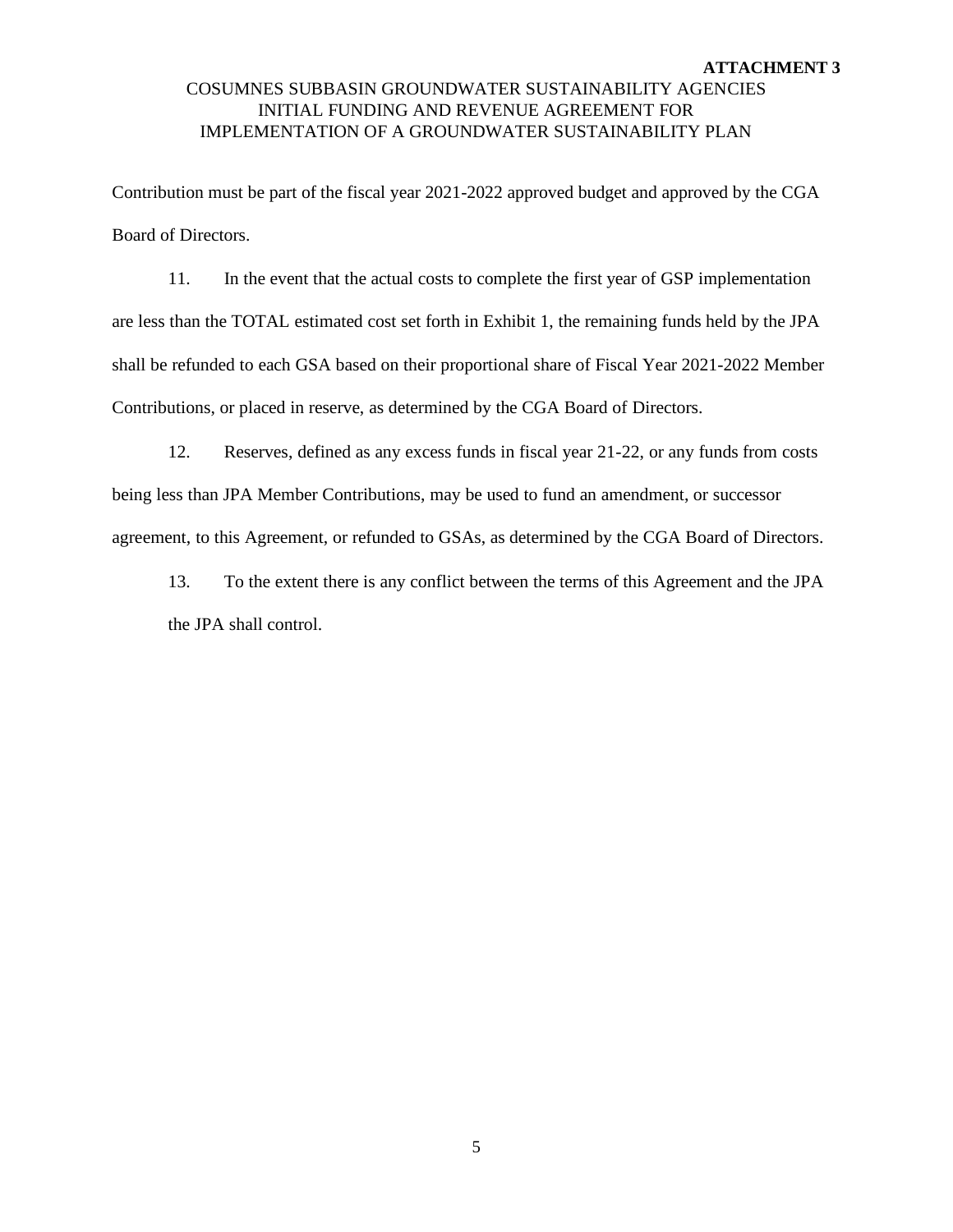| <b>Exhibit 1: Cosumnes Groundwater Authority Fiscal Year 2021-2022 Expenses</b> |
|---------------------------------------------------------------------------------|
| <b>Year One Groundwater Sustainability Plan Implementation</b>                  |

| <b>Expense</b>                | <b>JPA Expense Amount</b> | <b>DOC-DWR Grants</b><br><b>SAFCA Contribution</b> |
|-------------------------------|---------------------------|----------------------------------------------------|
|                               |                           |                                                    |
| <b>Establish Organization</b> | \$25,000                  |                                                    |
| Prepare DWR Grant*            | \$35,000                  | \$5,000                                            |
| Monitoring                    | \$30,000                  |                                                    |
| Data Management System        | \$15,000                  |                                                    |
| Public Outreach*              |                           | \$10,000                                           |
| <b>GSA</b> Coordination       | \$20,000                  |                                                    |
| Legal                         | \$30,000                  |                                                    |
| <b>Financial Audit</b>        | \$20,000                  |                                                    |
| Personnel                     | \$90,000                  |                                                    |
| Data Gaps                     | \$25,000                  |                                                    |
| <b>Annual Report</b>          | \$53,000                  |                                                    |
| Contingency                   | \$1,185                   |                                                    |
| Post-GSP Fee Establishment    | \$100,000                 |                                                    |
| Voluntary Fallowing*          |                           | \$15,000                                           |
| Ag-MAR**                      |                           | \$160,000                                          |
| GW Banking***                 |                           | \$40,000                                           |
|                               |                           |                                                    |
| <b>Total</b>                  | \$444,185                 | \$230,000                                          |

\* Department of Conservation (DOC) Grant Funding

\*\* DOC, DWR Sustainable Groundwater Management Office Grants, and Sacramento Area Flood Control Agency (SAFCA) Contribution

\*\*\* DOC Grant, SAFCA Contribution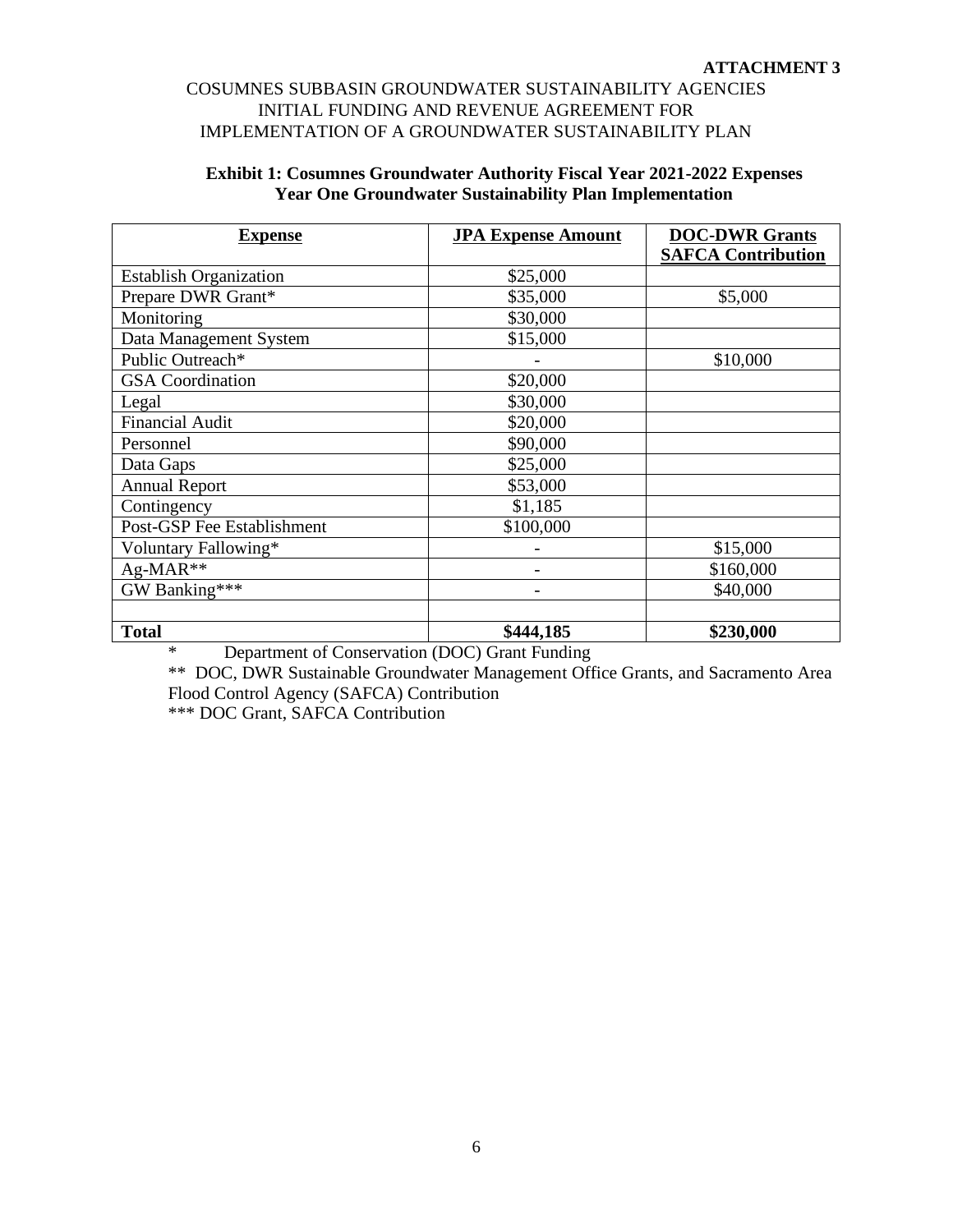### **Exhibit 2: Cosumnes Groundwater Authority Fiscal Year 2021-2022 GSA Estimated Revenue and Contributions Other DOC/DWR Grants and SAFCA Contributions**

| <b>GSA</b>                                        | <b>Estimated Revenue and Contribution Amount</b> |
|---------------------------------------------------|--------------------------------------------------|
| City of Galt                                      | \$15,000                                         |
| <b>Amador Groundwater Authority</b>               | \$5,000                                          |
| <b>Galt Irrigation District</b>                   | \$161,807                                        |
| Clay Water District                               | \$21,889                                         |
| <b>Omochumne-Hartnell Water District</b>          | \$24,893                                         |
| <b>Sloughhouse Resource Conservation District</b> | \$150,762                                        |
| County of Sacramento                              | \$64,834                                         |
| <b>Total JPA Revenue/Contributions</b>            | \$444,185                                        |
|                                                   |                                                  |
| <b>OTHER</b>                                      | <b>Estimated Amount</b>                          |
| SAFCA Contributions and DOC/DWR grants            | \$230,000                                        |
|                                                   |                                                  |
| <b>Total</b>                                      | \$674,185                                        |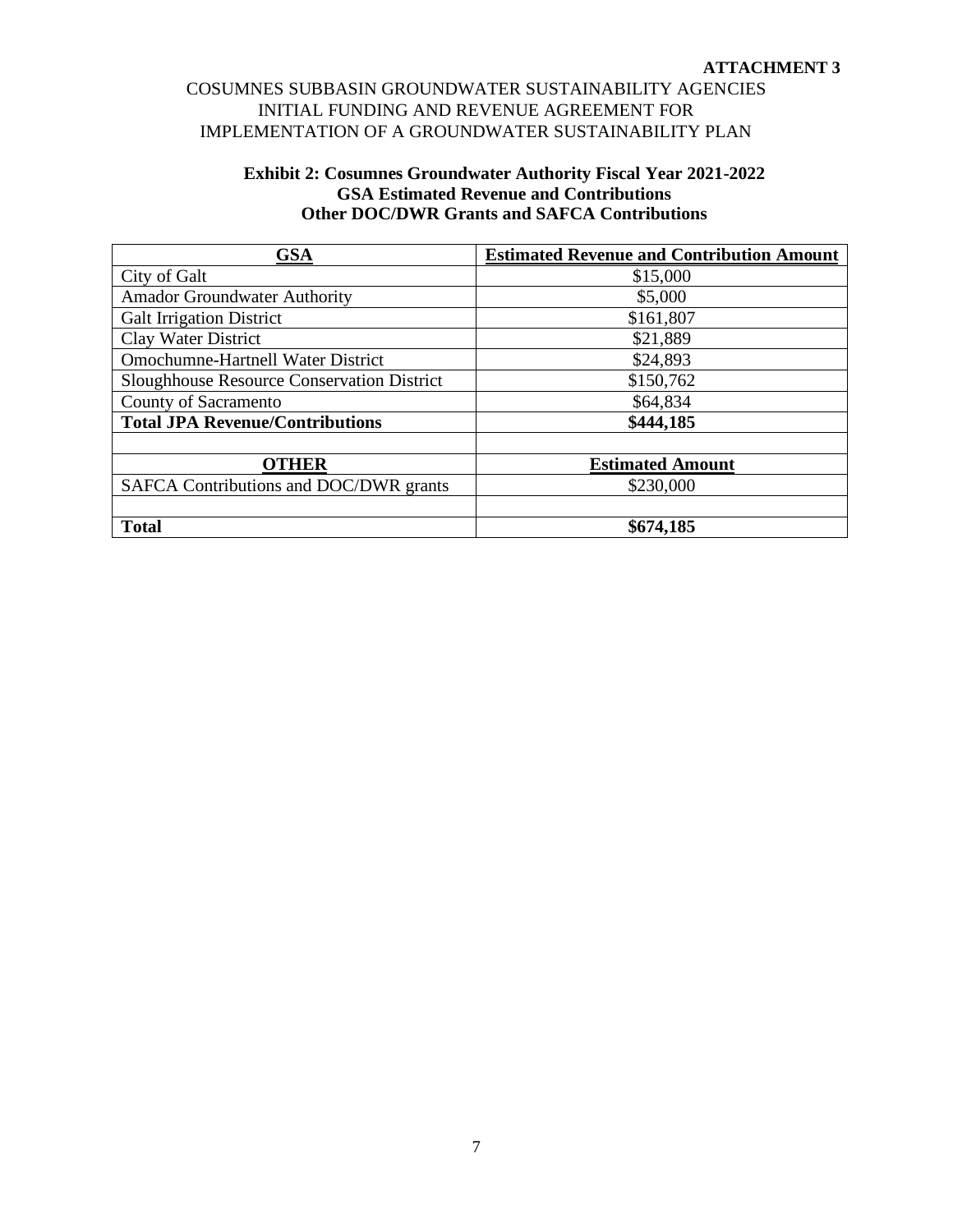# COSUMNES SUBBASIN GROUNDWATER SUSTAINABILITY AGENCIES INITIAL FUNDING AND REVENUE AGREEMENT FOR IMPLEMENTATION OF A GROUNDWATER SUSTAINABILITY PLAN

**Amador County Groundwater Management Authority,** a GSA organized under the laws of the State of California

By

Date:

Agenda Date: 2008 - 2008 - 2010 - 2010 - 2010 - 2010 - 2010 - 2010 - 2010 - 2010 - 2010 - 2010 - 2010 - 2010 -

| Item Number: |
|--------------|
|              |

| <b>Resolution Number:</b> |  |
|---------------------------|--|
|---------------------------|--|

Reviewed and approved by Counsel

By

Gregory Gillott, Counsel for GSA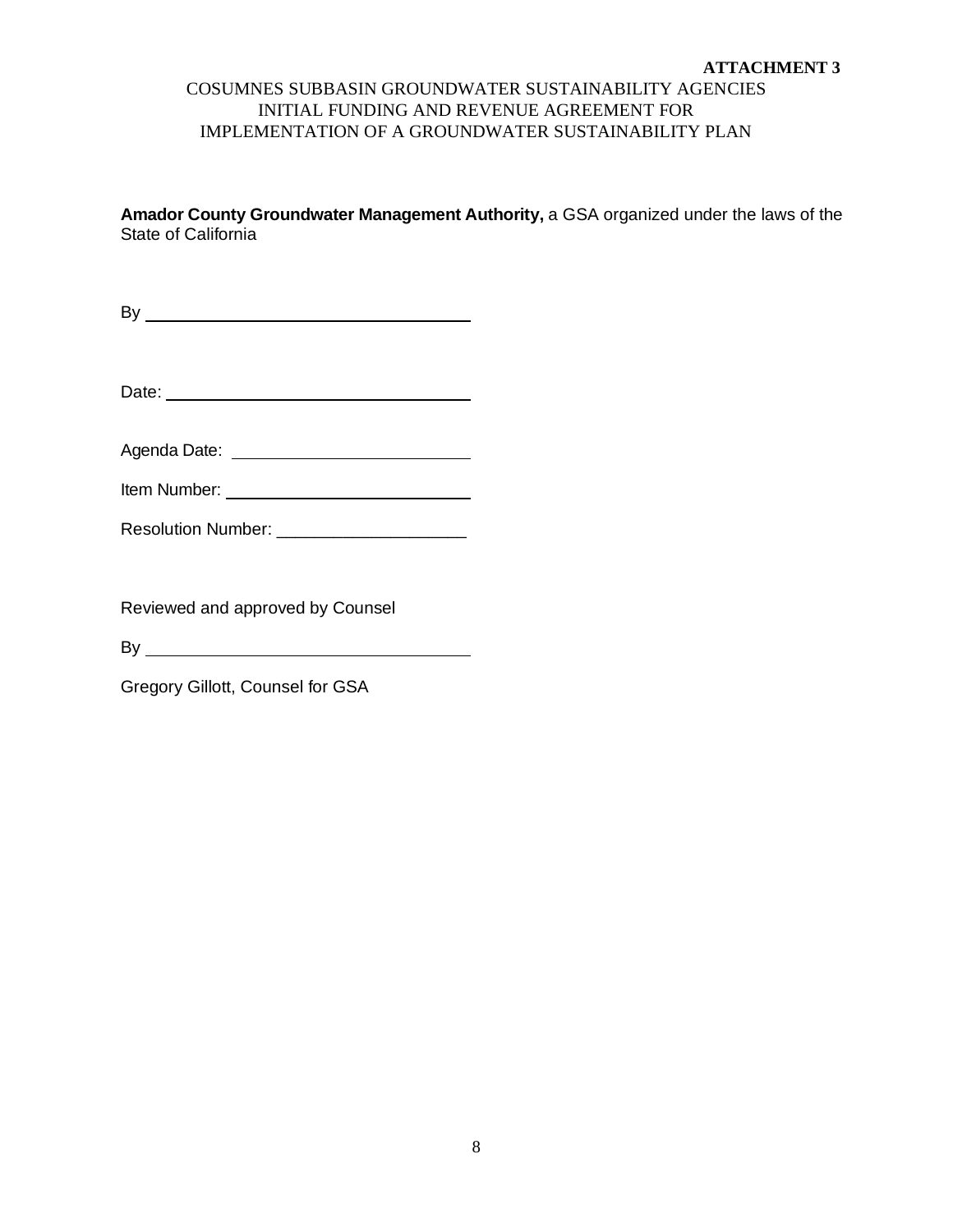# COSUMNES SUBBASIN GROUNDWATER SUSTAINABILITY AGENCIES INITIAL FUNDING AND REVENUE AGREEMENT FOR IMPLEMENTATION OF A GROUNDWATER SUSTAINABILITY PLAN

**City of Galt,** a California Municipal Corporation and GSA organized under the laws of the State of California

By

Lorenzo Hines Jr., City Manager

Date:

Reviewed and approved as to form:

By:\_\_\_\_\_\_\_\_\_\_\_\_\_\_\_\_\_\_\_\_\_\_\_\_\_\_\_\_\_\_\_\_

Frank Splendorio, Interim City Attorney

Reviewed and approved as to content:

By:\_\_\_\_\_\_\_\_\_\_\_\_\_\_\_\_\_\_\_\_\_\_\_\_\_\_\_\_\_\_\_\_

Mike Selling, Public Works Director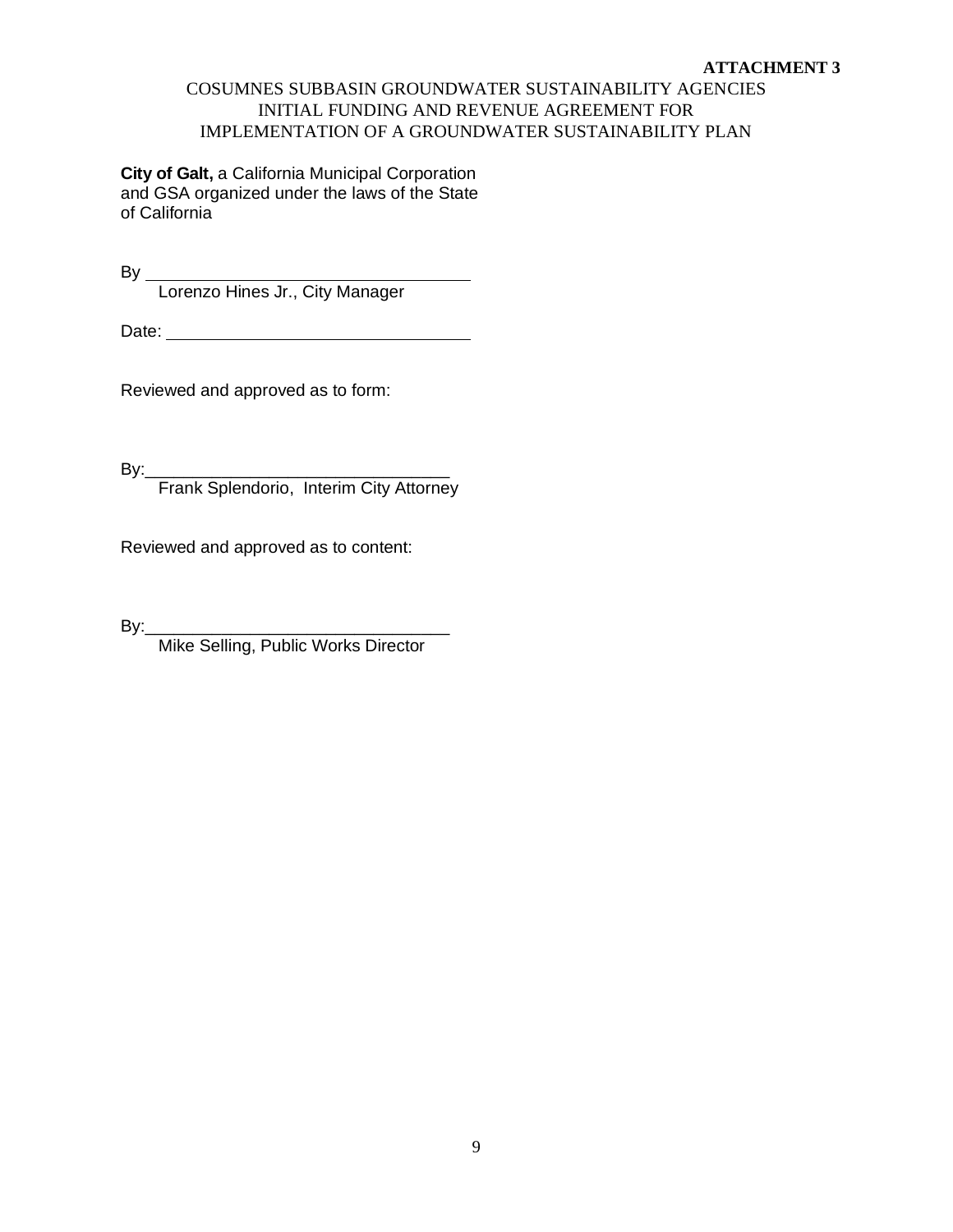# COSUMNES SUBBASIN GROUNDWATER SUSTAINABILITY AGENCIES INITIAL FUNDING AND REVENUE AGREEMENT FOR IMPLEMENTATION OF A GROUNDWATER SUSTAINABILITY PLAN

**Clay Water District**, a GSA organized under the laws of the State of California

By

Date:

Agenda Date:

Item Number:

Resolution Number: \_\_\_\_\_\_\_\_\_\_\_\_\_\_\_\_\_\_\_\_

Reviewed and approved by Counsel

By

Rebecca Smith, Counsel for GSA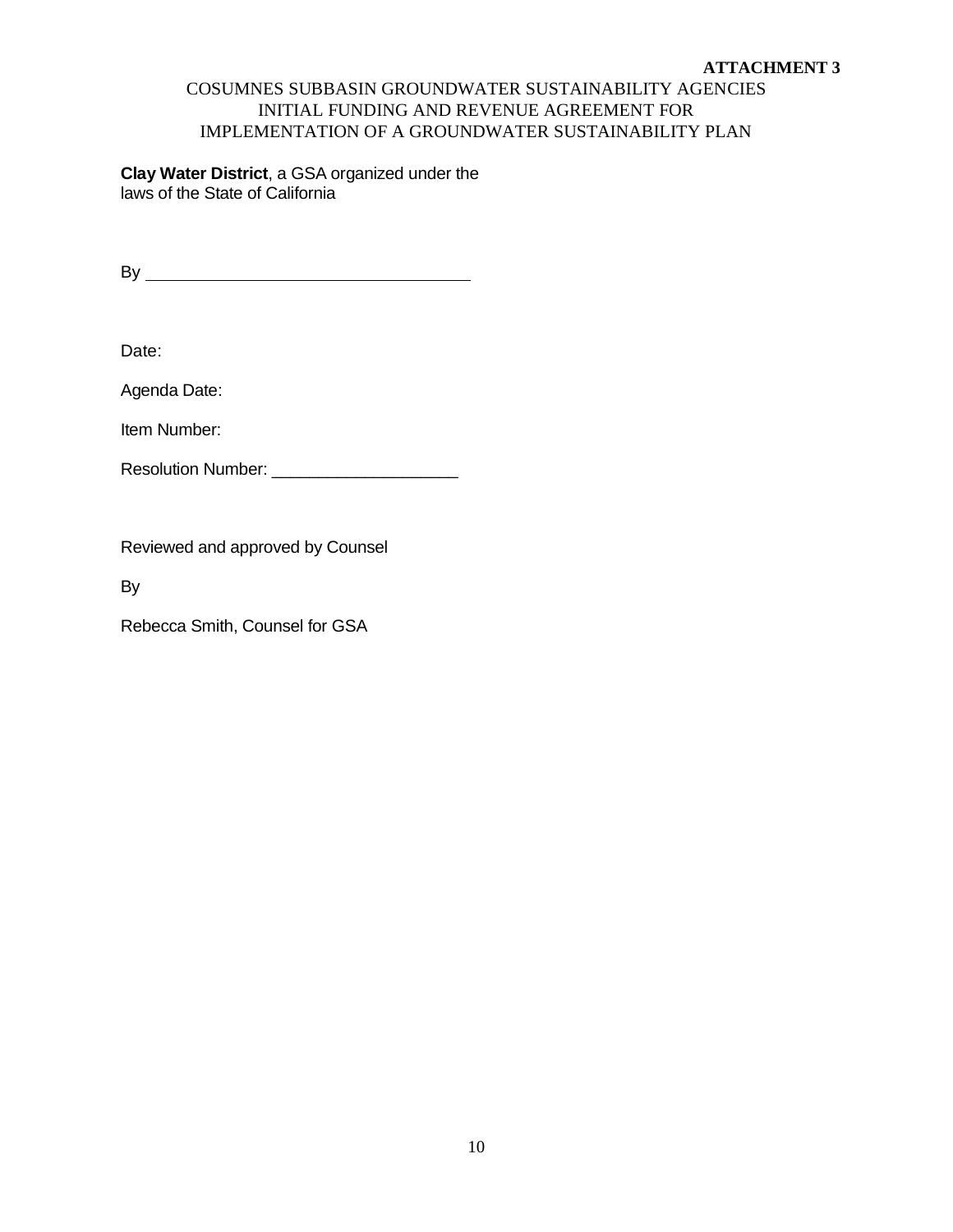# COSUMNES SUBBASIN GROUNDWATER SUSTAINABILITY AGENCIES INITIAL FUNDING AND REVENUE AGREEMENT FOR IMPLEMENTATION OF A GROUNDWATER SUSTAINABILITY PLAN

**Galt Irrigation District**, a GSA organized under the laws of the State of California

By

Date:

Agenda Date:

Item Number:

Resolution Number: \_\_\_\_\_\_\_\_\_\_\_\_\_\_\_\_\_\_\_\_

Reviewed and approved by Counsel

By

Rebecca Smith, Counsel for GSA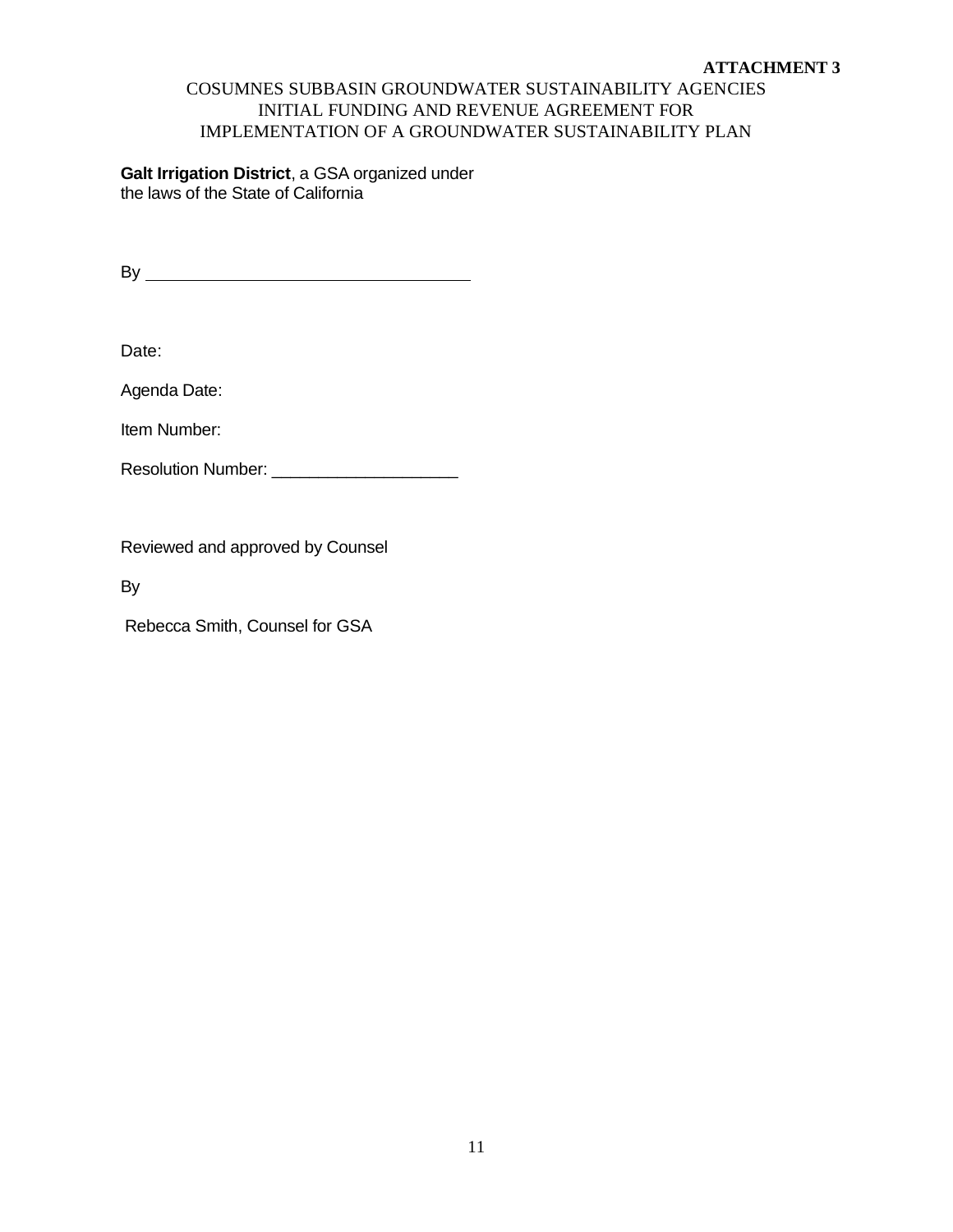# COSUMNES SUBBASIN GROUNDWATER SUSTAINABILITY AGENCIES INITIAL FUNDING AND REVENUE AGREEMENT FOR IMPLEMENTATION OF A GROUNDWATER SUSTAINABILITY PLAN

# **Omochumne-Hartnell Water District**, a GSA organized under the laws of the State of California

By

Kurt Kautz, Chairman

Date:

Agenda Date:

Item Number:

Resolution Number: \_\_\_\_\_\_\_\_\_\_\_\_\_\_\_\_\_\_\_\_

Reviewed and approved by Counsel

By

Rebecca Smith, Counsel for GSA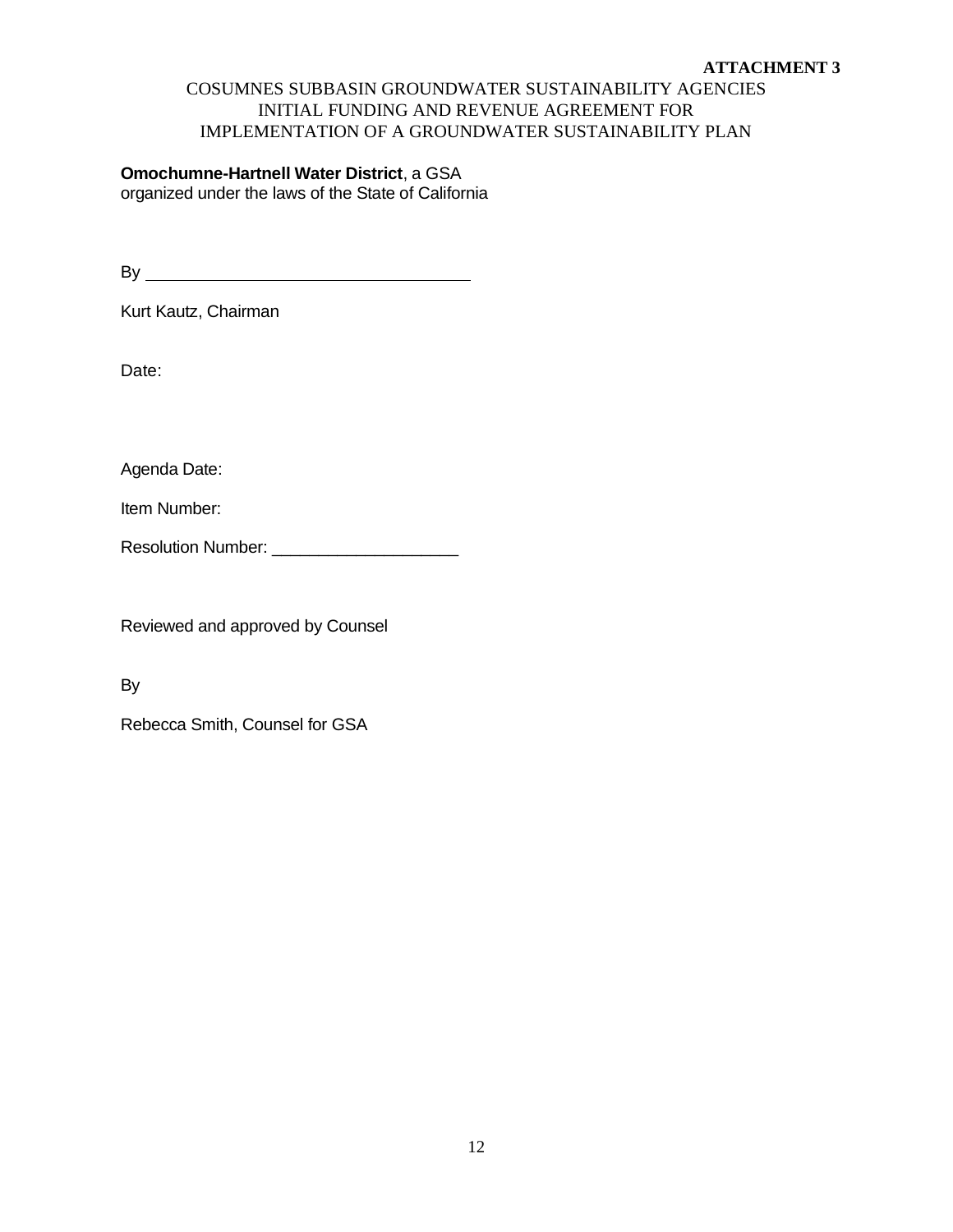# COSUMNES SUBBASIN GROUNDWATER SUSTAINABILITY AGENCIES INITIAL FUNDING AND REVENUE AGREEMENT FOR IMPLEMENTATION OF A GROUNDWATER SUSTAINABILITY PLAN

# **SACRAMENTO COUNTY GROUNDWATER**

**SUSTAINABILITY AGENCY, a political** subdivision of the State of California

By:  $\_\_$ 

Michael L. Peterson, Director Department of Water Resources Public Works & Infrastructure

Date:

Signed by the Director under the authority delegated by Resolution Number 99-0327.

Agreement approved by Board of Supervisors:

Agenda Date:

Item Number:

Reviewed and Approved by County Counsel By: \_\_\_\_\_\_\_\_\_\_\_\_\_\_\_\_\_\_\_\_\_\_\_\_\_\_\_\_\_\_\_\_\_\_\_\_

William C. Burke, County Counsel

Date: \_\_\_\_\_\_\_\_\_\_\_\_\_\_\_\_\_\_\_\_

**Sloughhouse Resource Conservation District,**  a GSA organized under the laws of the State of California

By